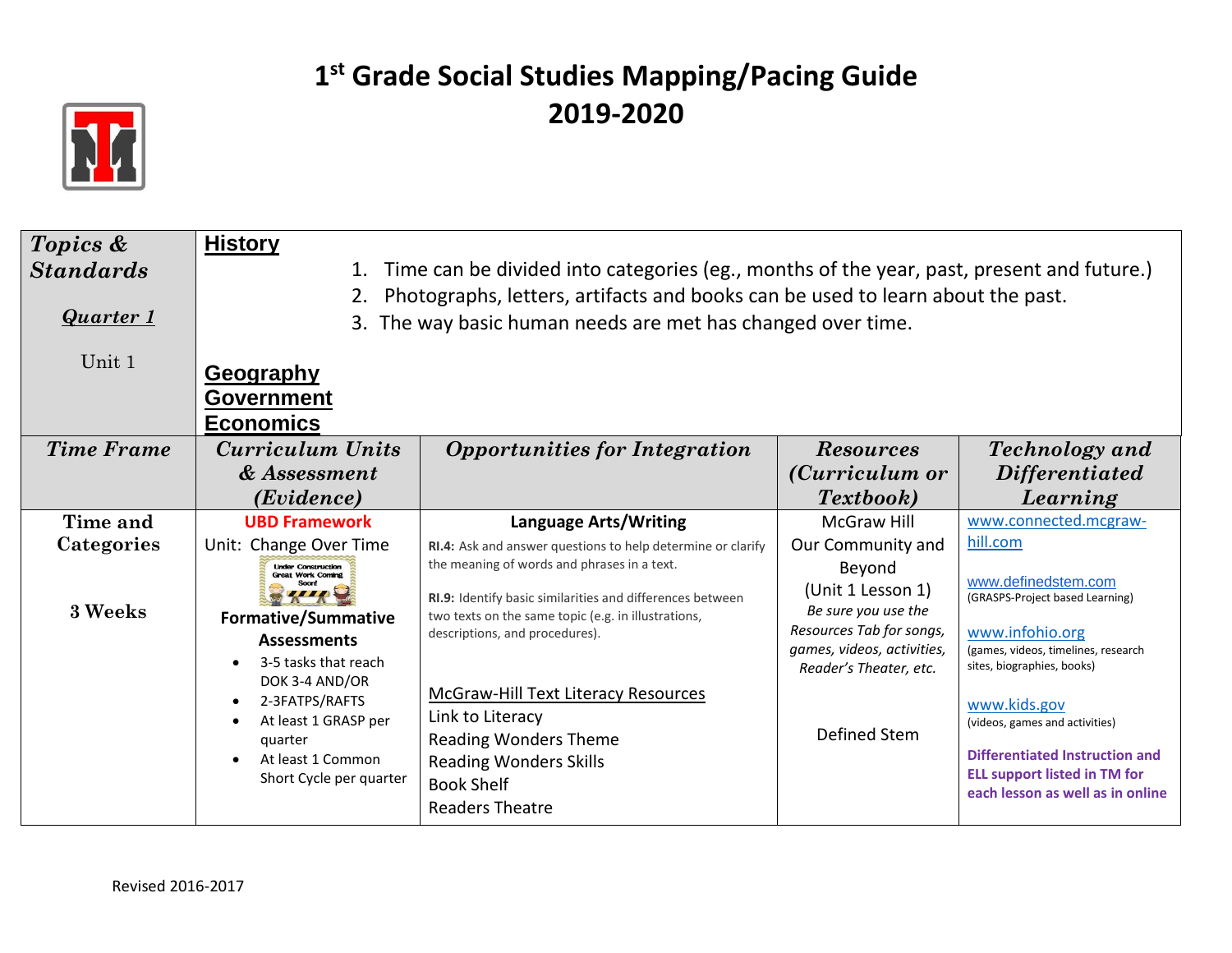|                                                              | *Assessments located within<br>unit<br>McGraw-Hill Assessment<br>Resources<br>Self-Check Quiz<br>$\bullet$<br><b>CCSS Reading</b><br><b>Informational Text</b><br>Words to Know<br>Unit Wrap Up<br>Big Idea Project                                                                                                                                                           |                                                                                                                                                                                                                               |                                                                                                                                                       | resources under "Show as You<br>Go."                                                                                                                                                                                                                                                                                                                  |
|--------------------------------------------------------------|-------------------------------------------------------------------------------------------------------------------------------------------------------------------------------------------------------------------------------------------------------------------------------------------------------------------------------------------------------------------------------|-------------------------------------------------------------------------------------------------------------------------------------------------------------------------------------------------------------------------------|-------------------------------------------------------------------------------------------------------------------------------------------------------|-------------------------------------------------------------------------------------------------------------------------------------------------------------------------------------------------------------------------------------------------------------------------------------------------------------------------------------------------------|
| Photographs,                                                 | <b>UBD Framework</b>                                                                                                                                                                                                                                                                                                                                                          | <b>Language Arts/Writing</b>                                                                                                                                                                                                  | <b>McGraw Hill</b>                                                                                                                                    | www.connected.mcgraw-                                                                                                                                                                                                                                                                                                                                 |
| Letters,<br>Artifacts and                                    | Unit: People and Events<br><b>Shape History</b>                                                                                                                                                                                                                                                                                                                               | RI.1.3 Describe the connection between two individuals,                                                                                                                                                                       | Our Community and<br>Beyond                                                                                                                           | hill.com                                                                                                                                                                                                                                                                                                                                              |
| Books used to<br>Learn about the<br>Past/Holidays<br>3 Weeks | <b>Linder Construction</b><br><b>Great Work Coming</b><br>Soonl<br>,,,,<br><b>Formative/Summative</b><br><b>Assessments</b><br>3-5 tasks that reach<br>DOK 3-4 AND/OR<br>2-3FATPS/RAFTS<br>At least 1 GRASP per<br>quarter<br>At least 1 Common<br>Short Cycle per quarter<br>*Assessments located within<br>unit<br>McGraw-Hill Assessment<br>Resources<br>• Self-Check Quiz | events, or pieces of information in a text.<br><b>McGraw-Hill Text Literacy Resources</b><br>Link to Literacy<br><b>Reading Wonders Theme</b><br><b>Reading Wonders Skills</b><br><b>Book Shelf</b><br><b>Readers Theatre</b> | (Unit 1 Lesson 2-3)<br>Be sure you use the<br>Resources Tab for songs,<br>games, videos, activities,<br>Reader's Theater, etc.<br><b>Defined Stem</b> | www.definedstem.com<br>(GRASPS-Project based Learning)<br>www.infohio.org<br>(games, videos, timelines, research<br>sites, biographies, books)<br>www.kids.gov<br>(videos, games and activities)<br>Differentiated Instruction and<br><b>ELL support listed in TM for</b><br>each lesson as well as in online<br>resources under "Show as You<br>Go." |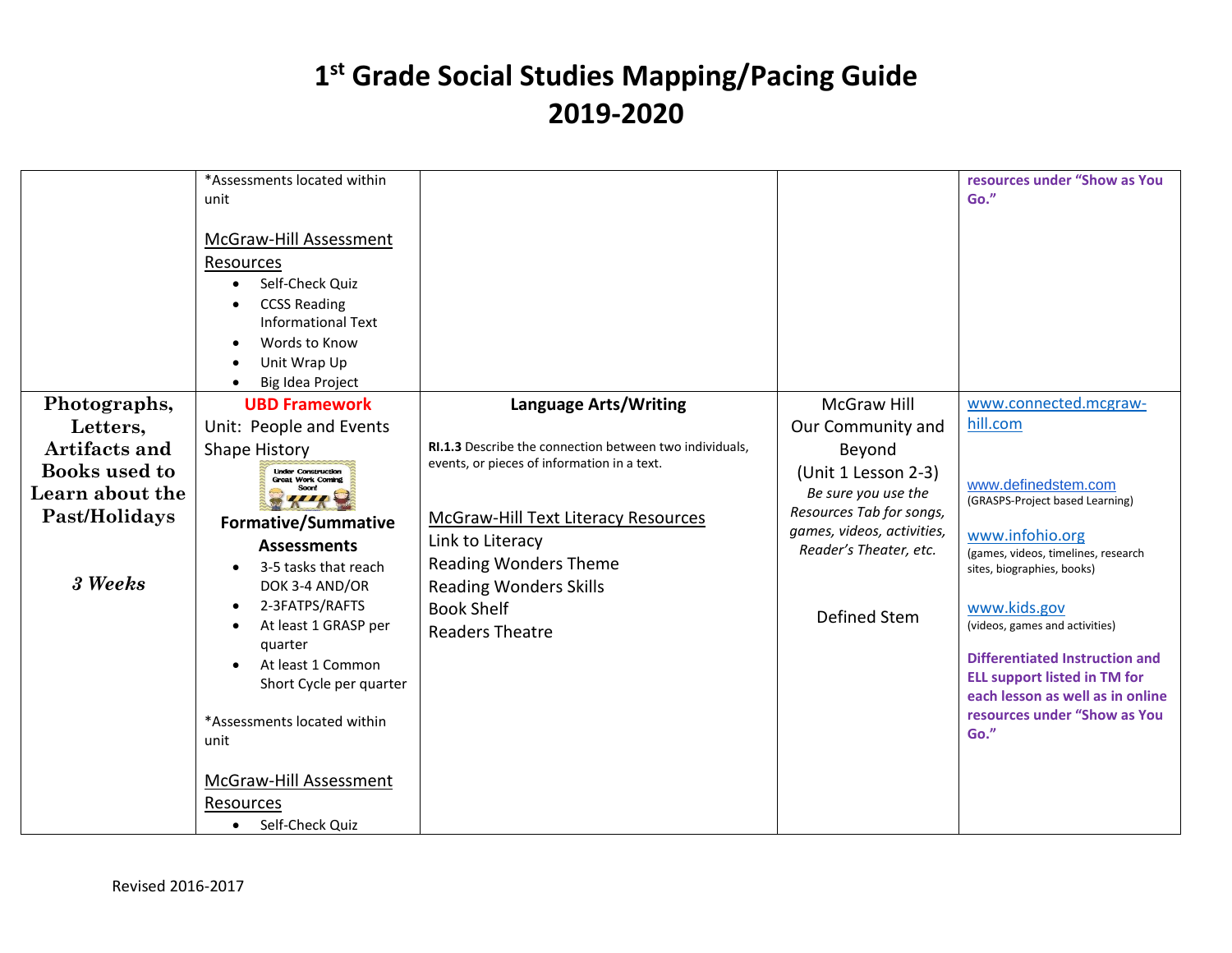|                      | <b>CCSS Reading</b><br>$\bullet$<br><b>Informational Text</b><br>Words to Know<br>$\bullet$<br>Unit Wrap Up<br>Big Idea Project |                                                                                                            |                                                      |                                                                                      |
|----------------------|---------------------------------------------------------------------------------------------------------------------------------|------------------------------------------------------------------------------------------------------------|------------------------------------------------------|--------------------------------------------------------------------------------------|
| <b>How Basic</b>     | <b>UBD Framework</b>                                                                                                            | <b>Language Arts/Writing</b>                                                                               | <b>McGraw Hill</b>                                   | www.connected.mcgraw-                                                                |
| <b>Needs are Met</b> | Unit:                                                                                                                           | <b>RI.3:</b> Describe the connection between two individuals.                                              | Our Community and                                    | hill.com                                                                             |
| and Have             | <b>Formative/Summative</b>                                                                                                      | events, or pieces of information in a text.                                                                | Beyond                                               |                                                                                      |
| <b>Changed Over</b>  | <b>Assessments</b>                                                                                                              | RI.5: Know and use various text features (e.g. headings,                                                   | (Unit 1 Lesson 3-4)                                  |                                                                                      |
| <b>Time</b>          | 3-5 tasks that reach<br>DOK 3-4 AND/OR                                                                                          | tables of contents, glossaries, electronic menus, icons) to<br>locate key facts or information in a text.  | Be sure you use the<br>Resources Tab for songs,      | www.definedstem.com<br>(GRASPS-Project based Learning)                               |
|                      | 2-3FATPS/RAFTS<br>$\bullet$<br>At least 1 GRASP per<br>quarter                                                                  | RI.4: Ask and answer questions to help determine or clarify<br>the meaning of words and phrases in a text. | games, videos, activities,<br>Reader's Theater, etc. | www.infohio.org<br>(games, videos, timelines, research<br>sites, biographies, books) |
| 3 weeks              | At least 1 Common<br>Short Cycle per quarter                                                                                    | McGraw-Hill Text Literacy Resources<br>Link to Literacy                                                    | <b>Defined Stem</b>                                  | www.kids.gov<br>(videos, games and activities)                                       |
|                      | *Assessments located within<br>unit                                                                                             | <b>Reading Wonders Theme</b><br><b>Reading Wonders Skills</b>                                              |                                                      | Differentiated Instruction and<br><b>ELL support listed in TM for</b>                |
|                      | McGraw-Hill Assessment                                                                                                          | <b>Book Shelf</b>                                                                                          |                                                      | each lesson as well as in online<br>resources under "Show as You                     |
|                      | Resources                                                                                                                       | <b>Readers Theatre</b>                                                                                     |                                                      | Go."                                                                                 |
|                      | Self-Check Quiz                                                                                                                 |                                                                                                            |                                                      |                                                                                      |
|                      | <b>CCSS Reading</b><br>$\bullet$                                                                                                |                                                                                                            |                                                      |                                                                                      |
|                      | <b>Informational Text</b><br>Words to Know                                                                                      |                                                                                                            |                                                      |                                                                                      |
|                      | Unit Wrap Up                                                                                                                    |                                                                                                            |                                                      |                                                                                      |
|                      | Big Idea Project                                                                                                                |                                                                                                            |                                                      |                                                                                      |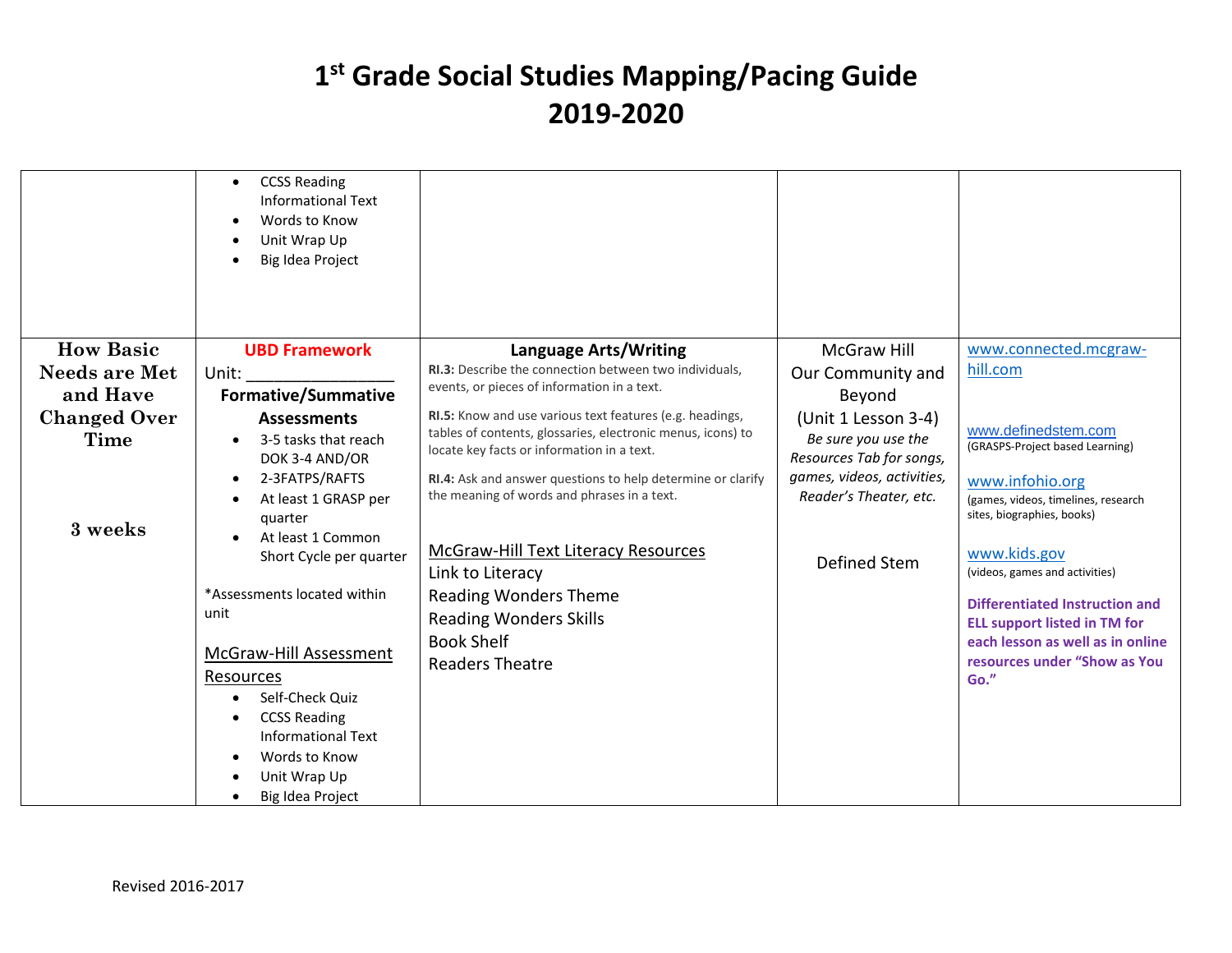| Topics &<br><b>Standards</b> | <b>History</b>                                                                                                                                                                                                                                                                                                                                                                                                                       |
|------------------------------|--------------------------------------------------------------------------------------------------------------------------------------------------------------------------------------------------------------------------------------------------------------------------------------------------------------------------------------------------------------------------------------------------------------------------------------|
| <b>Quarter 2</b>             | Geography<br>Maps can be used to locate and identify places.<br>4.<br>5. Places are distinctive because of their physical characteristics (landforms and bodies of<br>water) and human characteristics (structures built by people).<br>6. Families interact with the physical environment differently in different times and places.<br>7. Diverse cultural practices address basic human needs in various ways and may change over |
|                              | time.<br><b>Government</b><br><b>Economics</b>                                                                                                                                                                                                                                                                                                                                                                                       |

| <b>Time Frame</b><br>Quarter 2 | <b>Curriculum Units</b><br>& Assessment | <b>Opportunities for Integration</b>                                                                      | <b>Resources</b><br><i>(Curriculum</i> ) | <b>Technology</b> , Other                              |
|--------------------------------|-----------------------------------------|-----------------------------------------------------------------------------------------------------------|------------------------------------------|--------------------------------------------------------|
|                                | ( <i>Evidence</i> )                     |                                                                                                           | or Textbook)                             |                                                        |
| Maps-                          | <b>UBD Framework</b>                    | <b>Language Arts/Writing</b>                                                                              | McGraw Hill                              | www.connected.mcgraw-                                  |
| <b>Locations &amp;</b>         | Unit:                                   | RI.5: Know and use various text features (e.g. headings,                                                  | <b>Our Community</b>                     | hill.com                                               |
| <b>Places</b>                  | <b>Formative/Summative</b>              | tables of contents, glossaries, electronic menus, icons)<br>to locate key facts or information in a text. | and Beyond                               |                                                        |
|                                | <b>Assessments</b>                      |                                                                                                           | (Unit 2 Lesson 1)                        |                                                        |
|                                | 2-3 tasks that reach<br>$\bullet$       |                                                                                                           | Be sure you use the                      | www.definedstem.com<br>(GRASPS-Project based Learning) |
|                                | DOK 3-4 AND/OR                          | McGraw-Hill Text Literacy Resources                                                                       | Resources Tab for                        |                                                        |
| 2 Weeks                        | 1-2 FATPS/RAFTS<br>$\bullet$            | Link to Literacy                                                                                          | songs, games, videos,                    | www.infohio.org                                        |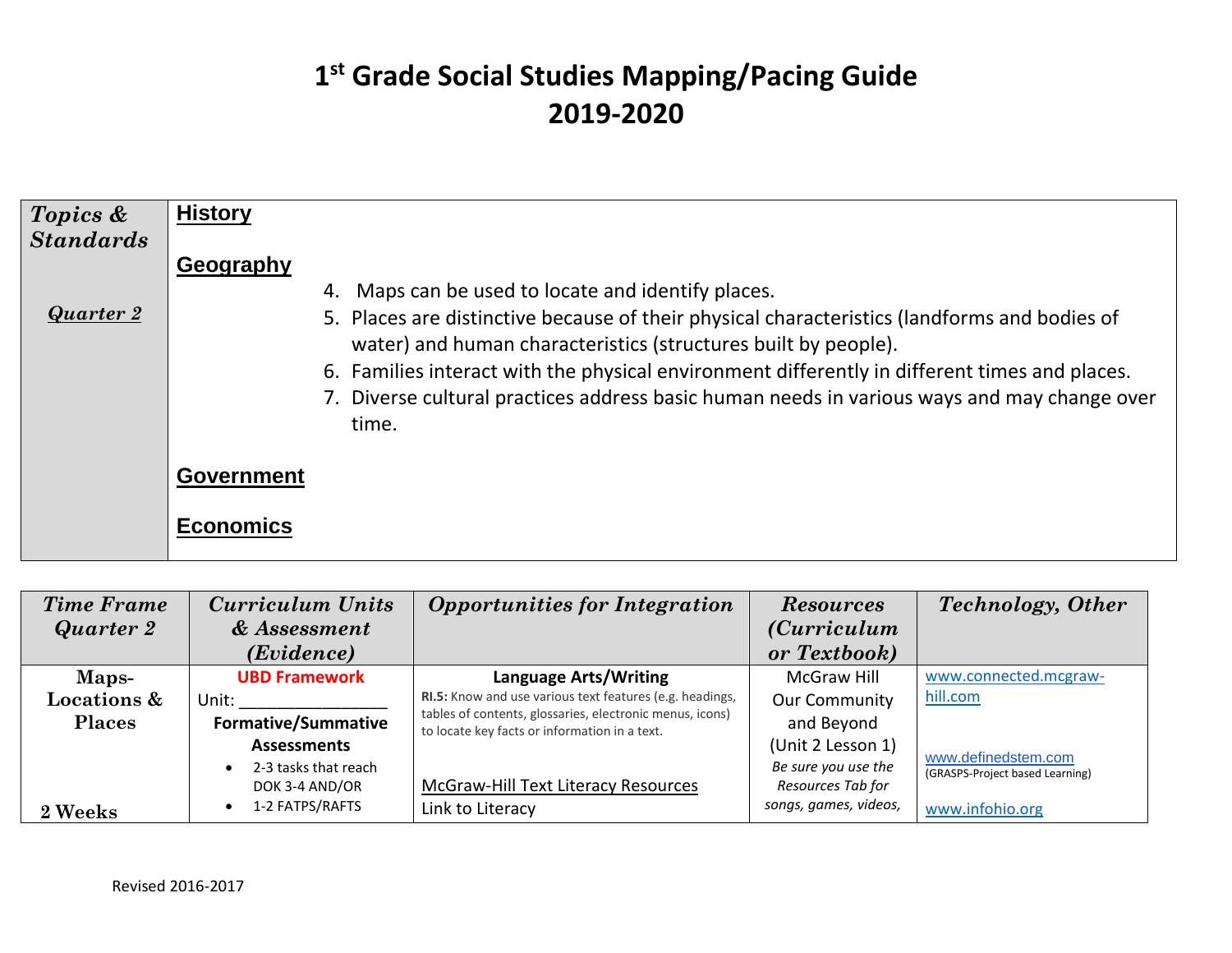|                                    | At least 1 GRASP per<br>$\bullet$<br>quarter<br>At least 1 Common<br>Short Cycle per quarter<br>*Assessments located within<br>unit<br>McGraw-Hill Assessment<br>Resources<br>Self-Check Quiz<br><b>CCSS Reading</b><br><b>Informational Text</b><br>Words to Know<br>Unit Wrap Up<br>Big Idea Project | <b>Reading Wonders Theme</b><br><b>Reading Wonders Skills</b><br><b>Book Shelf</b><br><b>Readers Theatre</b>                     | activities, Reader's<br>Theater, etc.<br>Defined Stem                          | (games, videos, timelines, research sites,<br>biographies, books)<br>www.kids.gov<br>(videos, games and activities)<br>Differentiated Instruction and<br><b>ELL support listed in TM for each</b><br>lesson as well as in online<br>resources under "Show as You<br>Go." |
|------------------------------------|--------------------------------------------------------------------------------------------------------------------------------------------------------------------------------------------------------------------------------------------------------------------------------------------------------|----------------------------------------------------------------------------------------------------------------------------------|--------------------------------------------------------------------------------|--------------------------------------------------------------------------------------------------------------------------------------------------------------------------------------------------------------------------------------------------------------------------|
| Physical<br><b>Characteristics</b> | <b>UBD Framework</b><br>Unit: Where We Live                                                                                                                                                                                                                                                            | <b>Language Arts/Writing</b><br>RI.5: Know and use various text features (e.g. headings,                                         | <b>McGraw Hill</b><br><b>Our Community</b>                                     | www.connected.mcgraw-<br>hill.com                                                                                                                                                                                                                                        |
| of Places<br>Human                 | <b>Linder Construction</b><br><b>Great Work Coming</b>                                                                                                                                                                                                                                                 | tables of contents, glossaries, electronic menus, icons)<br>to locate key facts or information in a text.                        | and Beyond<br>(Unit 2 Lesson 2)                                                |                                                                                                                                                                                                                                                                          |
| <b>Characteristics</b><br>Lesson 2 | <b>Formative/Summative</b>                                                                                                                                                                                                                                                                             | <b>McGraw-Hill Text Literacy Resources</b>                                                                                       | Be sure you use the<br>Resources Tab for                                       | www.definedstem.com<br>(GRASPS-Project based Learning)                                                                                                                                                                                                                   |
| 3 Weeks                            | <b>Assessments</b><br>3-5 tasks that reach<br>DOK 3-4 AND/OR<br>2-3 FATPS/RAFTS<br>At least 1 GRASP per                                                                                                                                                                                                | Link to Literacy<br><b>Reading Wonders Theme</b><br><b>Reading Wonders Skills</b><br><b>Book Shelf</b><br><b>Readers Theatre</b> | songs, games, videos,<br>activities, Reader's<br>Theater, etc.<br>Defined Stem | www.infohio.org<br>(games, videos, timelines, research sites,<br>biographies, books)<br>www.kids.gov<br>(videos, games and activities)                                                                                                                                   |
|                                    | quarter<br>At least 1 Common<br>Short Cycle per quarter<br>*Assessments located within<br>unit                                                                                                                                                                                                         |                                                                                                                                  |                                                                                | <b>Differentiated Instruction and</b><br><b>ELL support listed in TM for each</b><br>lesson as well as in online<br>resources under "Show as You<br>Go."                                                                                                                 |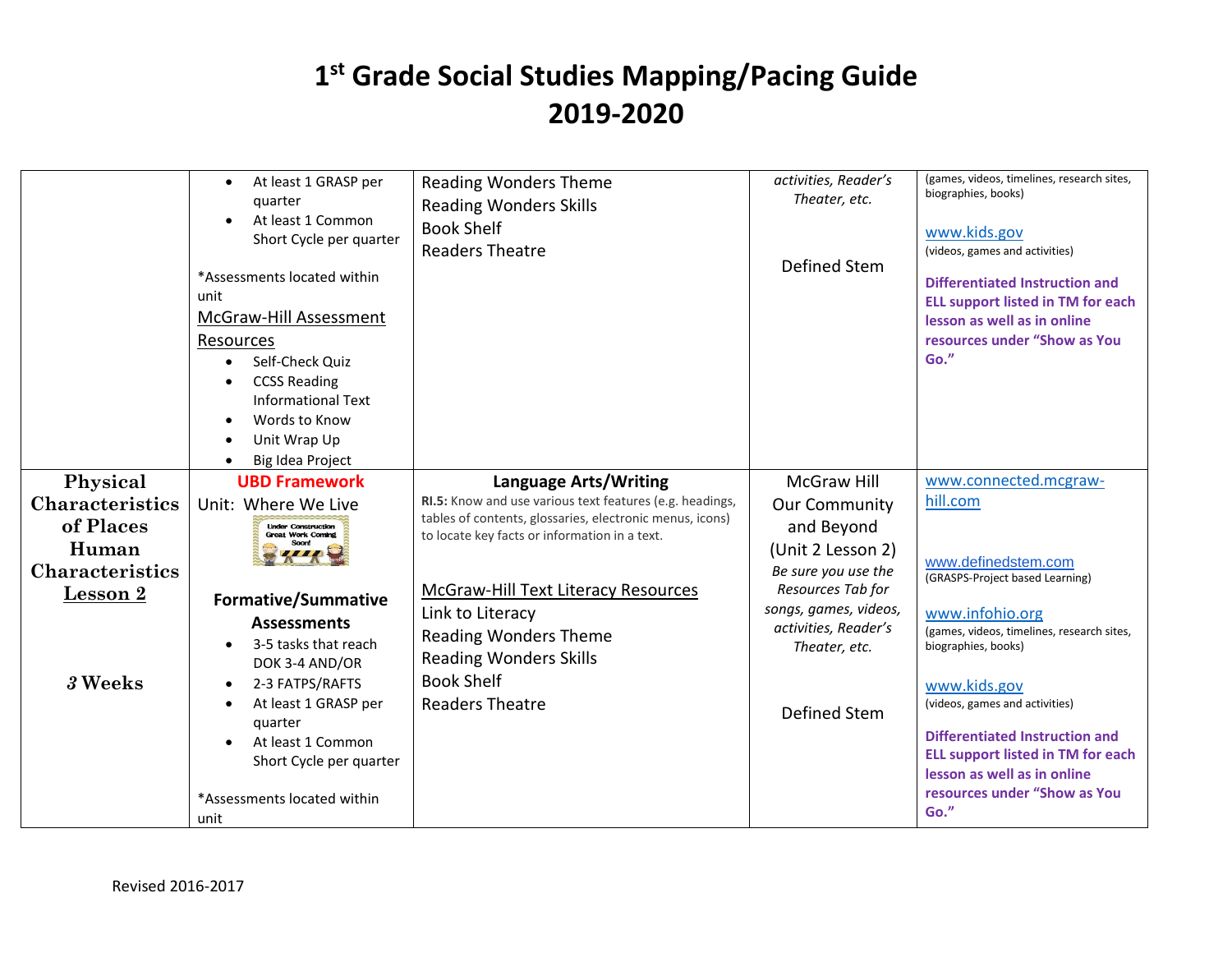|                 | McGraw-Hill Assessment<br>Resources<br>Self-Check Quiz<br>$\bullet$<br><b>CCSS Reading</b><br><b>Informational Text</b><br>Words to Know<br>Unit Wrap Up<br>Big Idea Project |                                                     |                                       |                                                                   |
|-----------------|------------------------------------------------------------------------------------------------------------------------------------------------------------------------------|-----------------------------------------------------|---------------------------------------|-------------------------------------------------------------------|
| Family          | <b>UBD Framework</b>                                                                                                                                                         | <b>Language Arts/Writing</b>                        | <b>McGraw Hill</b>                    | www.connected.mcgraw-                                             |
| Interaction     | Unit:                                                                                                                                                                        | RI.4: Ask and answer questions to help determine or | <b>Our Community</b>                  | hill.com                                                          |
| with the        | <b>Formative/Summative</b>                                                                                                                                                   | clarify the meaning of words and phrases in a text. | and Beyond                            |                                                                   |
| Physical        | <b>Assessments</b>                                                                                                                                                           |                                                     | (Unit 2 Lesson 3)                     |                                                                   |
| Environment     | 2-3 tasks that reach                                                                                                                                                         | <b>McGraw-Hill Text Literacy Resources</b>          | Be sure you use the                   | www.definedstem.com<br>(GRASPS-Project based Learning)            |
| <b>Lesson 3</b> | DOK 3-4 AND/OR                                                                                                                                                               | Link to Literacy                                    | Resources Tab for                     |                                                                   |
|                 | 1-2 FATPS/RAFTS<br>$\bullet$                                                                                                                                                 | <b>Reading Wonders Theme</b>                        | songs, games, videos,                 | www.infohio.org                                                   |
|                 | At least 1 GRASP per                                                                                                                                                         | <b>Reading Wonders Skills</b>                       | activities, Reader's<br>Theater, etc. | (games, videos, timelines, research sites,<br>biographies, books) |
| 2 Weeks         | quarter<br>At least 1 Common                                                                                                                                                 | <b>Book Shelf</b>                                   |                                       |                                                                   |
|                 | Short Cycle per quarter                                                                                                                                                      | <b>Readers Theatre</b>                              | $=$                                   | www.kids.gov<br>(videos, games and activities)                    |
|                 | *Assessments located within                                                                                                                                                  |                                                     | Defined Stem                          | <b>Differentiated Instruction and</b>                             |
|                 | unit                                                                                                                                                                         |                                                     |                                       | <b>ELL support listed in TM for each</b>                          |
|                 | McGraw-Hill Assessment                                                                                                                                                       |                                                     |                                       | lesson as well as in online                                       |
|                 | Resources                                                                                                                                                                    |                                                     |                                       | resources under "Show as You                                      |
|                 | Self-Check Quiz                                                                                                                                                              |                                                     |                                       | Go."                                                              |
|                 | <b>CCSS Reading</b>                                                                                                                                                          |                                                     |                                       |                                                                   |
|                 | <b>Informational Text</b><br>Words to Know                                                                                                                                   |                                                     |                                       |                                                                   |
|                 | Unit Wrap Up                                                                                                                                                                 |                                                     |                                       |                                                                   |
|                 | Big Idea Project                                                                                                                                                             |                                                     |                                       |                                                                   |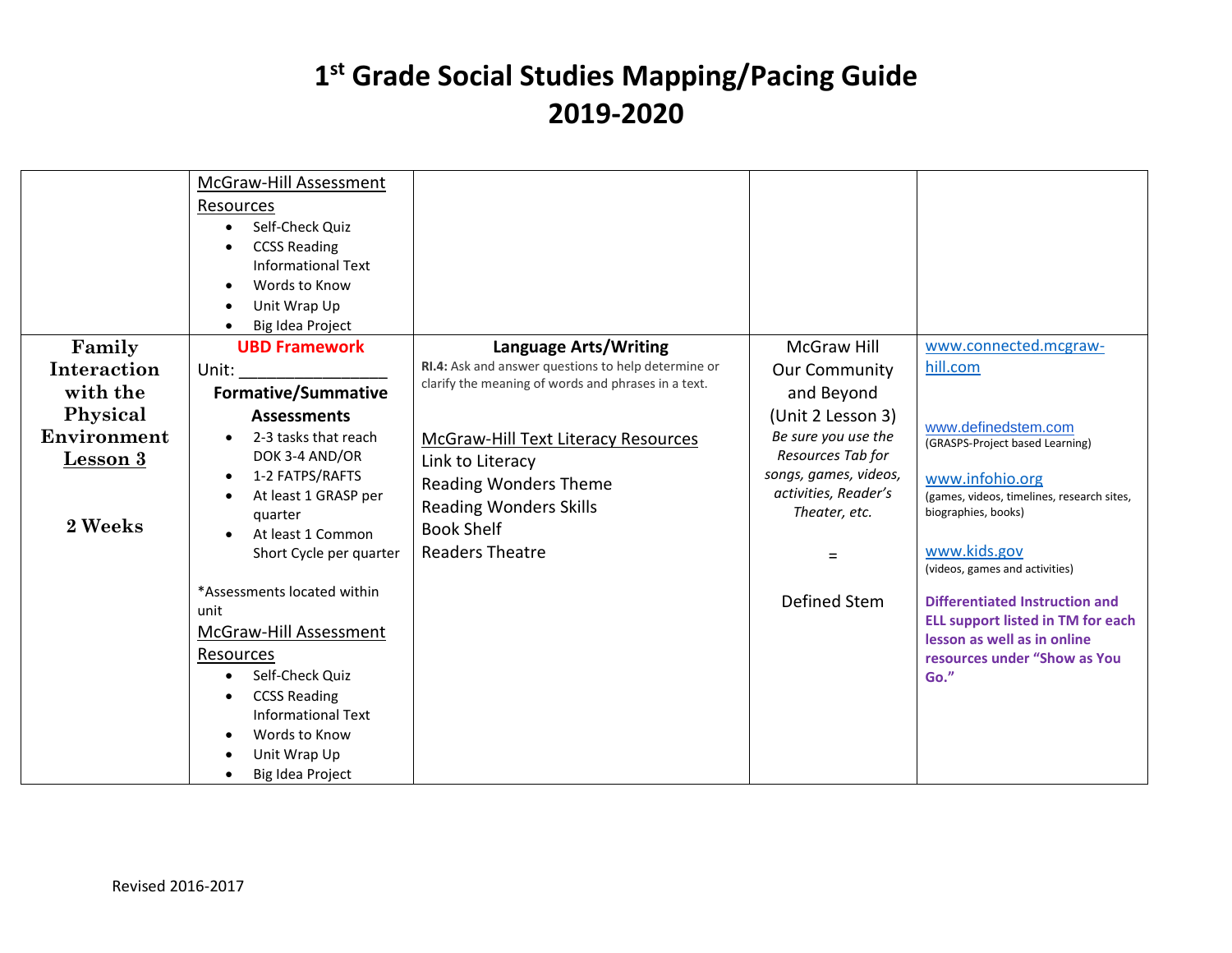| <b>Diverse</b><br>Cultural<br><b>Practices</b>               | <b>UBD Framework</b><br>Unit:<br><b>Formative/Summative</b>                                                                                                                                                                                                                                                                                                                               | RI.3: Describe the connection between two individuals,<br>events, or pieces of information in a text.                                                            | McGraw Hill<br><b>Our Community</b><br>and Beyond                                                                                                                    | www.connected.mcgraw-<br>hill.com                                                                                                                                                                                                                                                                                                                            |
|--------------------------------------------------------------|-------------------------------------------------------------------------------------------------------------------------------------------------------------------------------------------------------------------------------------------------------------------------------------------------------------------------------------------------------------------------------------------|------------------------------------------------------------------------------------------------------------------------------------------------------------------|----------------------------------------------------------------------------------------------------------------------------------------------------------------------|--------------------------------------------------------------------------------------------------------------------------------------------------------------------------------------------------------------------------------------------------------------------------------------------------------------------------------------------------------------|
| <b>Leveled Reader</b><br>"On Top of the<br>World"<br>2 Weeks | <b>Assessments</b><br>2-3 tasks that reach<br>DOK 3-4 AND/OR<br>1-2 FATPS/RAFTS<br>At least 1 GRASP per<br>quarter<br>At least 1 Common<br>Short Cycle per quarter<br>*Assessments located within<br>unit<br>McGraw-Hill Assessment<br>Resources<br>Self-Check Quiz<br><b>CCSS Reading</b><br><b>Informational Text</b><br>Words to Know<br>$\bullet$<br>Unit Wrap Up<br>Big Idea Project | McGraw-Hill Text Literacy Resources<br>Link to Literacy<br><b>Reading Wonders Theme</b><br><b>Reading Wonders Skills</b><br><b>Book Shelf</b><br>Readers Theatre | Leveled Reader: On<br>Top of the World<br>Be sure you use the<br>Resources Tab for<br>songs, games, videos,<br>activities, Reader's<br>Theater, etc.<br>Defined Stem | www.definedstem.com<br>(GRASPS-Project based Learning)<br>www.infohio.org<br>(games, videos, timelines, research sites,<br>biographies, books)<br>www.kids.gov<br>(videos, games and activities)<br><b>Differentiated Instruction and</b><br><b>ELL support listed in TM for each</b><br>lesson as well as in online<br>resources under "Show as You<br>Go." |

| <b>History</b>                                                                                 |
|------------------------------------------------------------------------------------------------|
|                                                                                                |
| Geography                                                                                      |
|                                                                                                |
| <b>Government</b>                                                                              |
| <b>Economics</b>                                                                               |
| 11. Wants are unlimited and resources are limited. Therefore, people make choices because they |
|                                                                                                |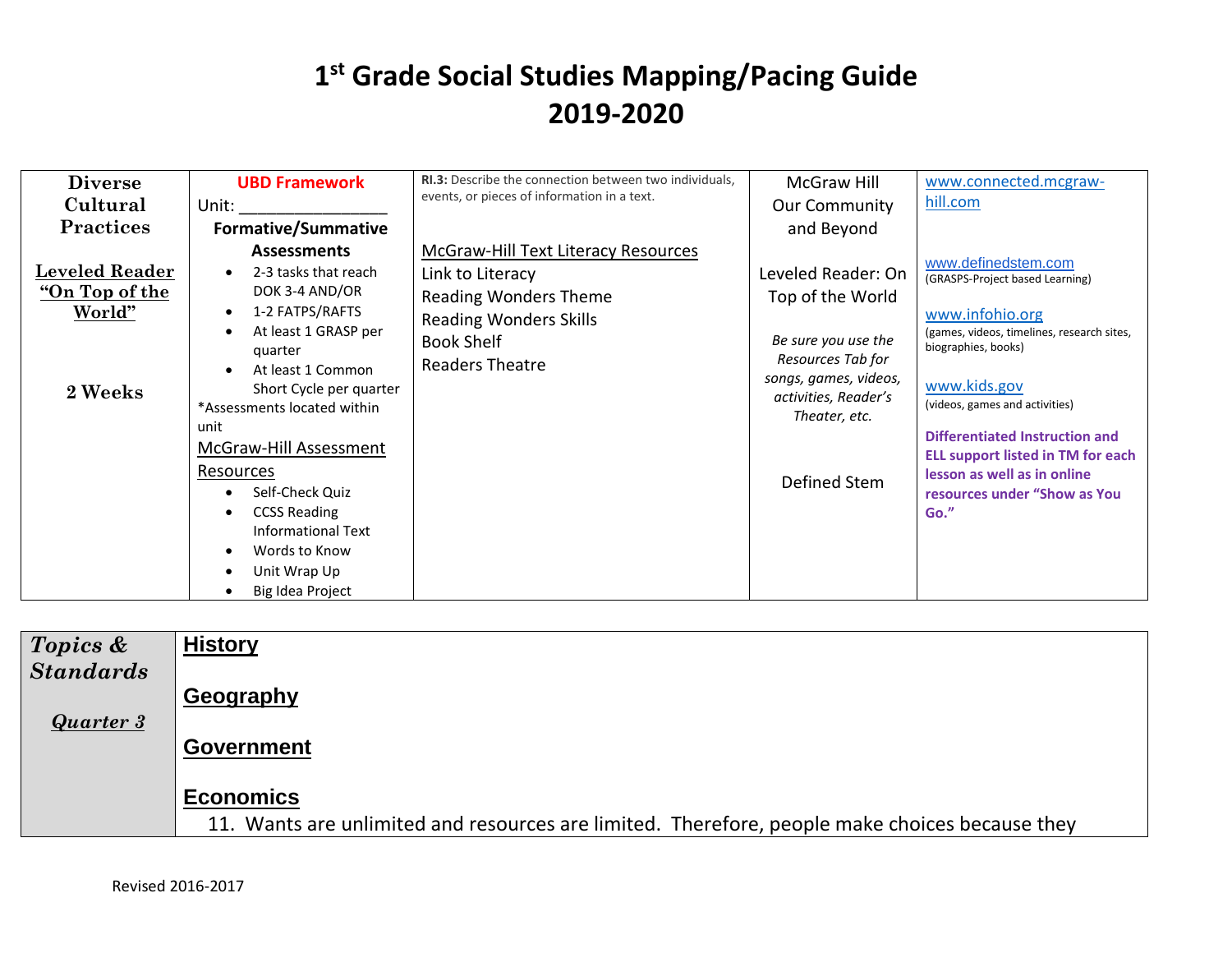cannot have everything they want.

12. People produce and consume goods and services in the community.

13. People trade to obtain goods and services they want.

14. Currency is used as a means of economic exchange.

| <b>Time Frame</b><br>Quarter 3       | Curriculum Units<br>& Assessment<br>(Evidence)                                                                                                                                                                                                                                                                                                                                                                                                                                        | <b>Opportunities for Integration</b>                                                                                                                                                                                                                                                                                    | <b>Resources</b><br><i>(Curriculum</i> )<br>or Textbook)                                                                                                                                                                                   | Technology,<br><b>Other</b>                                                                                                                                                                                                                                                                                                                                                                |
|--------------------------------------|---------------------------------------------------------------------------------------------------------------------------------------------------------------------------------------------------------------------------------------------------------------------------------------------------------------------------------------------------------------------------------------------------------------------------------------------------------------------------------------|-------------------------------------------------------------------------------------------------------------------------------------------------------------------------------------------------------------------------------------------------------------------------------------------------------------------------|--------------------------------------------------------------------------------------------------------------------------------------------------------------------------------------------------------------------------------------------|--------------------------------------------------------------------------------------------------------------------------------------------------------------------------------------------------------------------------------------------------------------------------------------------------------------------------------------------------------------------------------------------|
| Wants and<br><b>Needs</b><br>3 Weeks | <b>UBD Framework</b><br>Unit:<br><b>Formative/Summative</b><br><b>Assessments</b><br>3-5 tasks that reach<br>DOK 3-4 AND/OR<br>2-3 FATPS/RAFTS<br>$\bullet$<br>At least 1 GRASP per<br>$\bullet$<br>quarter<br>At least 1 Common<br>Short Cycle per<br>quarter<br>*Assessments located within<br>unit<br>McGraw-Hill Assessment<br><b>Resources</b><br>Self-Check Quiz<br>$\bullet$<br><b>CCSS Reading</b><br>$\bullet$<br><b>Informational Text</b><br>Words to Know<br>Unit Wrap Up | <b>Language Arts/Writing</b><br>RI.3: Describe the connection between two individuals,<br>events, ideas, or pieces of information in a text.<br>McGraw-Hill Text Literacy Resources<br>Link to Literacy<br><b>Reading Wonders Theme</b><br><b>Reading Wonders Skills</b><br><b>Book Shelf</b><br><b>Readers Theatre</b> | McGraw Hill<br>Our Community and<br>Beyond<br>(Unit 3 Lesson 1)<br>Be sure you use the<br>Resources Tab for songs,<br>games, videos, activities,<br>Reader's Theater, etc.<br>Defined Stem<br>"Animal<br>Adaptations"<br>(Wants and Needs) | www.connected.mcgraw-<br>hill.com<br>www.definedstem.com<br>(GRASPS-Project based Learning)<br>www.infohio.org<br>(games, videos, timelines, research<br>sites, biographies, books)<br>www.kids.gov<br>(videos, games and activities)<br><b>Differentiated Instruction</b><br>and ELL support listed in TM<br>for each lesson as well as in<br>online resources under<br>"Show as You Go." |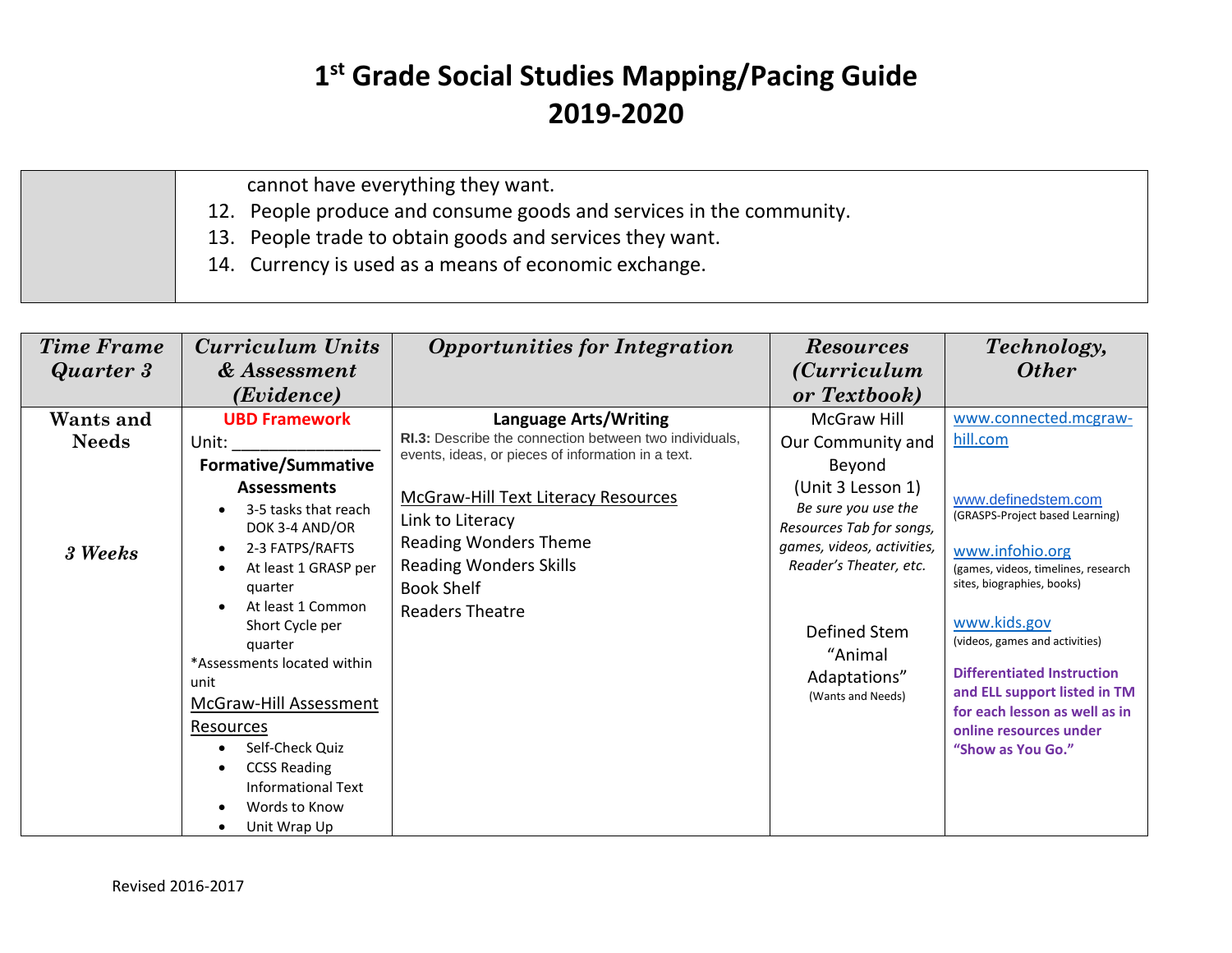|                                                                   | Big Idea Project                                                                                                                                                                                                                                                                                                                                                                                                                                                                                                                               |                                                                                                                                                                                                                                                                                                |                                                                                                                                                                                                                                                           |                                                                                                                                                                                                                                                                                                                                                                   |
|-------------------------------------------------------------------|------------------------------------------------------------------------------------------------------------------------------------------------------------------------------------------------------------------------------------------------------------------------------------------------------------------------------------------------------------------------------------------------------------------------------------------------------------------------------------------------------------------------------------------------|------------------------------------------------------------------------------------------------------------------------------------------------------------------------------------------------------------------------------------------------------------------------------------------------|-----------------------------------------------------------------------------------------------------------------------------------------------------------------------------------------------------------------------------------------------------------|-------------------------------------------------------------------------------------------------------------------------------------------------------------------------------------------------------------------------------------------------------------------------------------------------------------------------------------------------------------------|
| People                                                            | <b>UBD Framework</b>                                                                                                                                                                                                                                                                                                                                                                                                                                                                                                                           | <b>Language Arts/Writing</b>                                                                                                                                                                                                                                                                   | <b>McGraw Hill</b>                                                                                                                                                                                                                                        | www.connected.mcgraw-                                                                                                                                                                                                                                                                                                                                             |
| Produce and<br>Consume<br>Goods and<br><b>Services</b><br>3 Weeks | Unit: Economics<br><b>Linder Construction</b><br><b>Great Work Coming</b><br><b>Formative/Summative</b><br><b>Assessments</b><br>3-5 tasks that reach<br>DOK 3-4 AND/OR<br>2-3 FATPS/RAFTS<br>$\bullet$<br>At least 1 GRASP per<br>$\bullet$<br>quarter<br>At least 1 Common<br>Short Cycle per<br>quarter<br>*Assessments located within<br>unit<br>McGraw-Hill Assessment<br>Resources<br>Self-Check Quiz<br>$\bullet$<br><b>CCSS Reading</b><br><b>Informational Text</b><br>Words to Know<br>Unit Wrap Up<br>$\bullet$<br>Big Idea Project | RI.3: Describe the connection between two individuals,<br>events, ideas, or pieces of information in a text.<br><b>McGraw-Hill Text Literacy Resources</b><br>Link to Literacy<br><b>Reading Wonders Theme</b><br><b>Reading Wonders Skills</b><br><b>Book Shelf</b><br><b>Readers Theatre</b> | Our Community and<br>Beyond<br>(Unit 3 Lesson 1-2)<br>Be sure you use the<br>Resources Tab for songs,<br>games, videos, activities,<br>Reader's Theater, etc.<br><b>Defined Stem</b><br>Leveled Reader: The<br>Apple Man: The<br>Story of John<br>Chapman | hill.com<br>www.definedstem.com<br>(GRASPS-Project based Learning)<br>www.infohio.org<br>(games, videos, timelines, research<br>sites, biographies, books)<br>www.kids.gov<br>(videos, games and activities)<br><b>Differentiated Instruction</b><br>and ELL support listed in TM<br>for each lesson as well as in<br>online resources under<br>"Show as You Go." |
| Trading                                                           | <b>UBD Framework</b>                                                                                                                                                                                                                                                                                                                                                                                                                                                                                                                           | <b>Language Arts/Writing</b>                                                                                                                                                                                                                                                                   | <b>McGraw Hill</b>                                                                                                                                                                                                                                        | www.connected.mcgraw-                                                                                                                                                                                                                                                                                                                                             |
|                                                                   | Unit:                                                                                                                                                                                                                                                                                                                                                                                                                                                                                                                                          | RI.3: Describe the connection between two individuals,                                                                                                                                                                                                                                         | Our Community and<br>Beyond                                                                                                                                                                                                                               | hill.com<br>www.definedstem.com<br>(GRASPS-Project based Learning)                                                                                                                                                                                                                                                                                                |
| 3 Weeks                                                           | <b>Formative/Summative</b><br><b>Assessments</b>                                                                                                                                                                                                                                                                                                                                                                                                                                                                                               | events, ideas, or pieces of information in a text.                                                                                                                                                                                                                                             | (Unit 3 Lesson 3-4)                                                                                                                                                                                                                                       | www.infohio.org                                                                                                                                                                                                                                                                                                                                                   |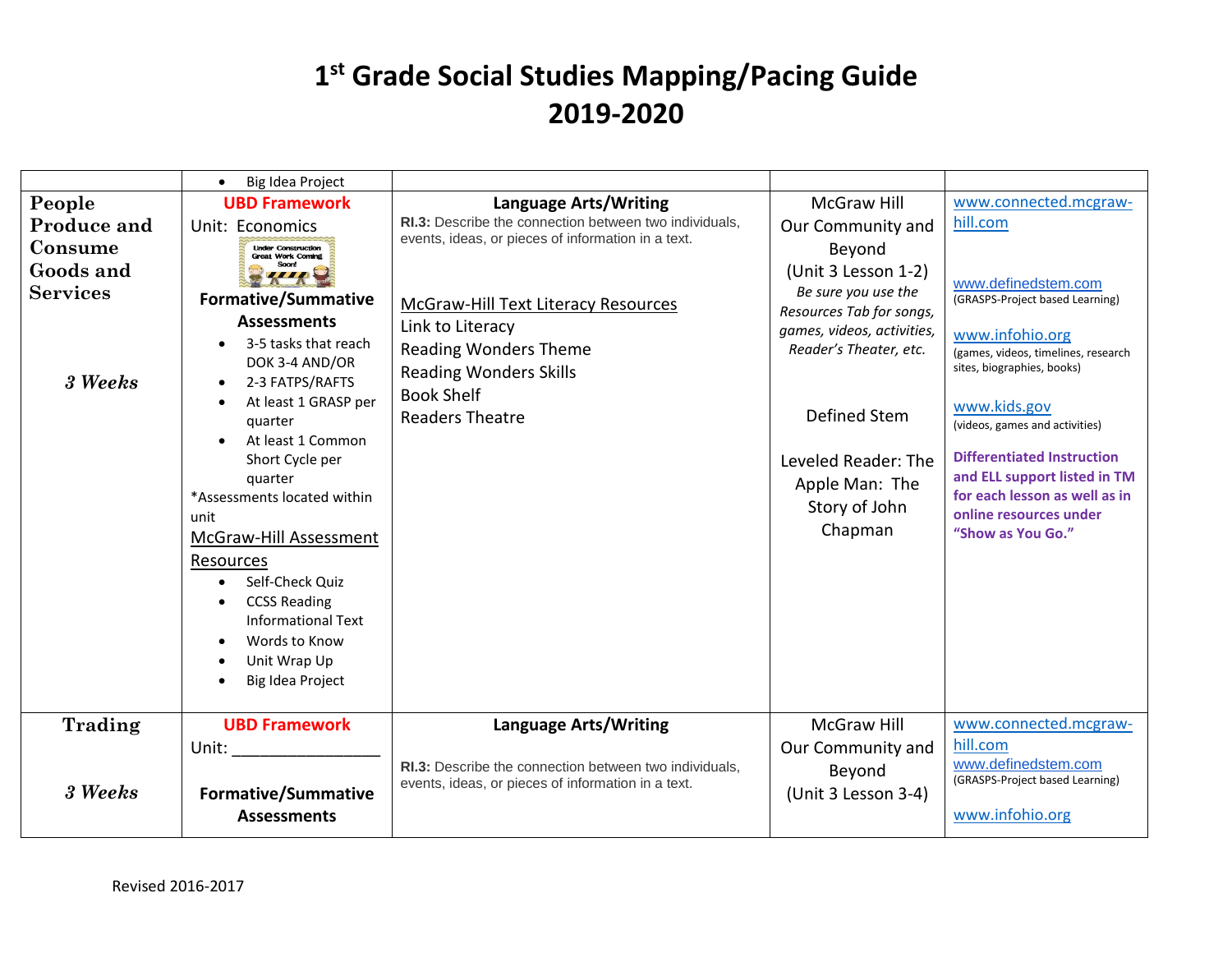| 3-5 tasks that reach<br>٠<br>DOK 3-4 AND/OR<br>2-3 FATPS/RAFTS<br>$\bullet$<br>At least 1 GRASP per<br>$\bullet$<br>quarter<br>At least 1 Common<br>$\bullet$<br>Short Cycle per<br>quarter<br>*Assessments located within<br>unit<br>McGraw-Hill Assessment<br>Resources<br>Self-Check Quiz<br>$\bullet$<br><b>CCSS Reading</b><br>٠<br>Informational Text<br>Words to Know<br>$\bullet$<br>Unit Wrap Up<br>٠<br>Big Idea Project<br>$\bullet$ | McGraw-Hill Text Literacy Resources<br>Link to Literacy<br><b>Reading Wonders Theme</b><br><b>Reading Wonders Skills</b><br><b>Book Shelf</b><br>Readers Theatre | Be sure you use the<br>Resources Tab for songs,<br>games, videos, activities,<br>Reader's Theater, etc.<br>Defined Stem | (games, videos, timelines, research<br>sites, biographies, books)<br>www.kids.gov<br>(videos, games and activities)<br><b>Differentiated Instruction</b><br>and ELL support listed in TM<br>for each lesson as well as in<br>online resources under<br>"Show as You Go." |
|-------------------------------------------------------------------------------------------------------------------------------------------------------------------------------------------------------------------------------------------------------------------------------------------------------------------------------------------------------------------------------------------------------------------------------------------------|------------------------------------------------------------------------------------------------------------------------------------------------------------------|-------------------------------------------------------------------------------------------------------------------------|--------------------------------------------------------------------------------------------------------------------------------------------------------------------------------------------------------------------------------------------------------------------------|
|-------------------------------------------------------------------------------------------------------------------------------------------------------------------------------------------------------------------------------------------------------------------------------------------------------------------------------------------------------------------------------------------------------------------------------------------------|------------------------------------------------------------------------------------------------------------------------------------------------------------------|-------------------------------------------------------------------------------------------------------------------------|--------------------------------------------------------------------------------------------------------------------------------------------------------------------------------------------------------------------------------------------------------------------------|

| Topics &             | <b>History</b> |
|----------------------|----------------|
| <b>Sta</b><br>ndards |                |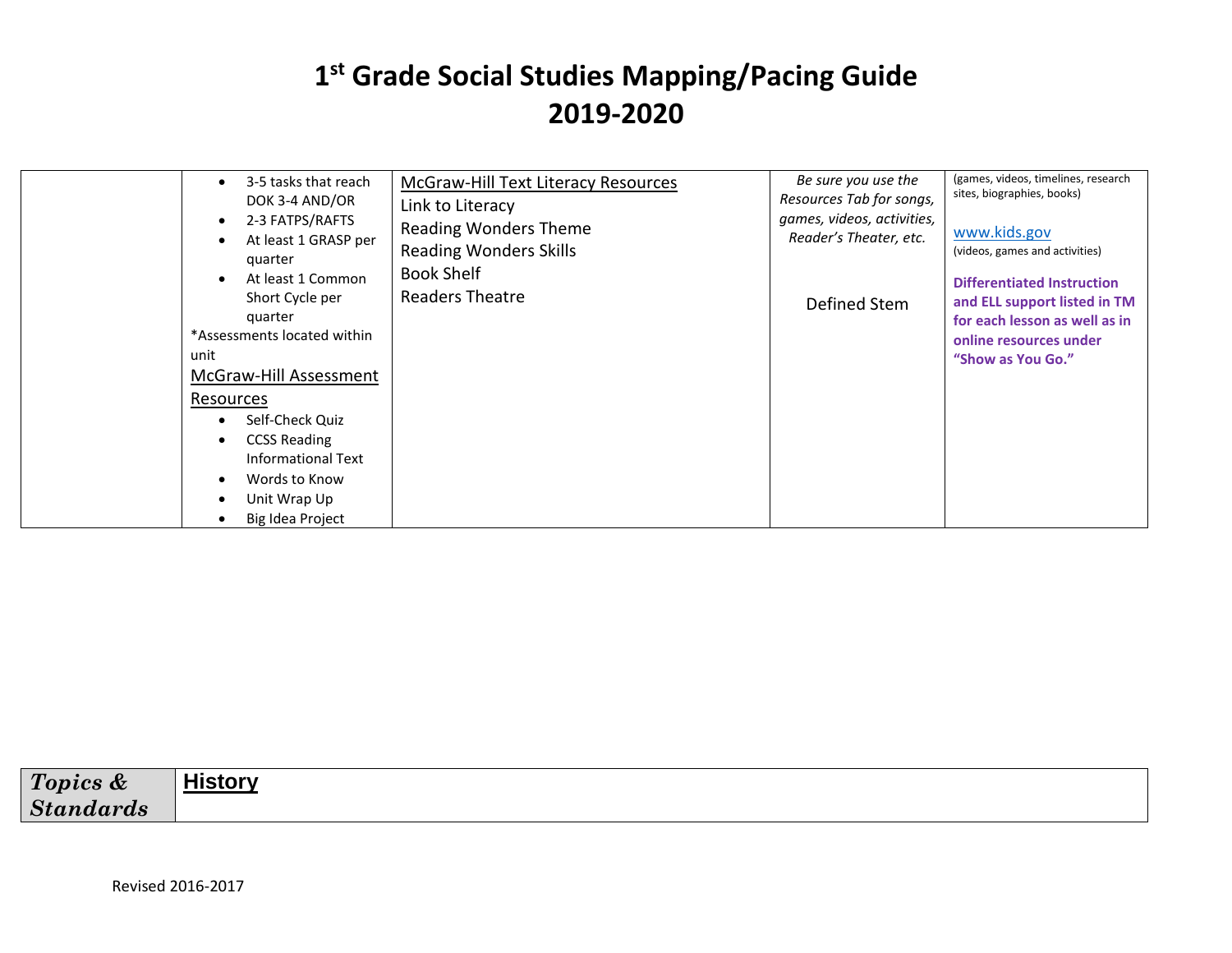|                                                                | Geography                                                                                                                                                                                                                                                                                          |
|----------------------------------------------------------------|----------------------------------------------------------------------------------------------------------------------------------------------------------------------------------------------------------------------------------------------------------------------------------------------------|
| <b>Quarter 4</b>                                               |                                                                                                                                                                                                                                                                                                    |
| <i>Government</i><br>Unit by $1^{st}$<br><b>Grade Teachers</b> | <b>Government</b><br>8. Individuals are accountable for their actions.<br>9. Collaboration requires group members to respect the rights and opinions of others<br>10. Rules exist in different settings. The principles of fairness should guide rules and the consequences<br>for breaking rules. |
|                                                                | <b>Economics</b>                                                                                                                                                                                                                                                                                   |

| <b>Time Frame</b>     | <b>Curriculum Units</b>                                                                                                                          | <b>Opportunities for Integration</b>                                                                                                                                    | <b>Resources</b>                                                                                                                                  | <b>Technology</b> , Other                                                                                                                                                                                            |
|-----------------------|--------------------------------------------------------------------------------------------------------------------------------------------------|-------------------------------------------------------------------------------------------------------------------------------------------------------------------------|---------------------------------------------------------------------------------------------------------------------------------------------------|----------------------------------------------------------------------------------------------------------------------------------------------------------------------------------------------------------------------|
|                       | & Assessment                                                                                                                                     |                                                                                                                                                                         | <i>(Curriculum</i> )                                                                                                                              |                                                                                                                                                                                                                      |
|                       | (Evidence)                                                                                                                                       |                                                                                                                                                                         | or Textbook)                                                                                                                                      |                                                                                                                                                                                                                      |
| <b>Good Citizens-</b> | <b>UBD Framework</b>                                                                                                                             | <b>Language Arts/Writing</b>                                                                                                                                            | McGraw Hill                                                                                                                                       | www.connected.mcgraw-hill.com                                                                                                                                                                                        |
| Accountable           | Unit: Government                                                                                                                                 | <b>RI.4:</b> Ask and answer questions to help determine or                                                                                                              | <b>Our Community</b>                                                                                                                              |                                                                                                                                                                                                                      |
| for Actions           | <b>Under Construction</b><br><b>Great Work Coming</b>                                                                                            | clarify the meaning of words and phrases in a text.                                                                                                                     | and Beyond                                                                                                                                        | www.definedstem.com<br>(GRASPS-Project based Learning)                                                                                                                                                               |
| 3 Weeks               | <b>Formative/Summative</b><br><b>Assessments</b><br>3-5 tasks that reach<br>DOK 3-4 AND/OR<br>2-3 FATPS/RAFTS<br>At least 1 GRASP per<br>quarter | McGraw-Hill Text Literacy Resources<br>Link to Literacy<br><b>Reading Wonders Theme</b><br><b>Reading Wonders Skills</b><br><b>Book Shelf</b><br><b>Readers Theatre</b> | (Unit 4 Lesson 1-2)<br>Be sure you use the<br>Resources Tab for<br>songs, games, videos,<br>activities, Reader's<br>Theater, etc.<br>Defined Stem | www.infohio.org<br>(games, videos, timelines, research sites,<br>biographies, books)<br>www.kids.gov<br>(videos, games and activities)<br>Differentiated Instruction and ELL<br>support listed in TM for each lesson |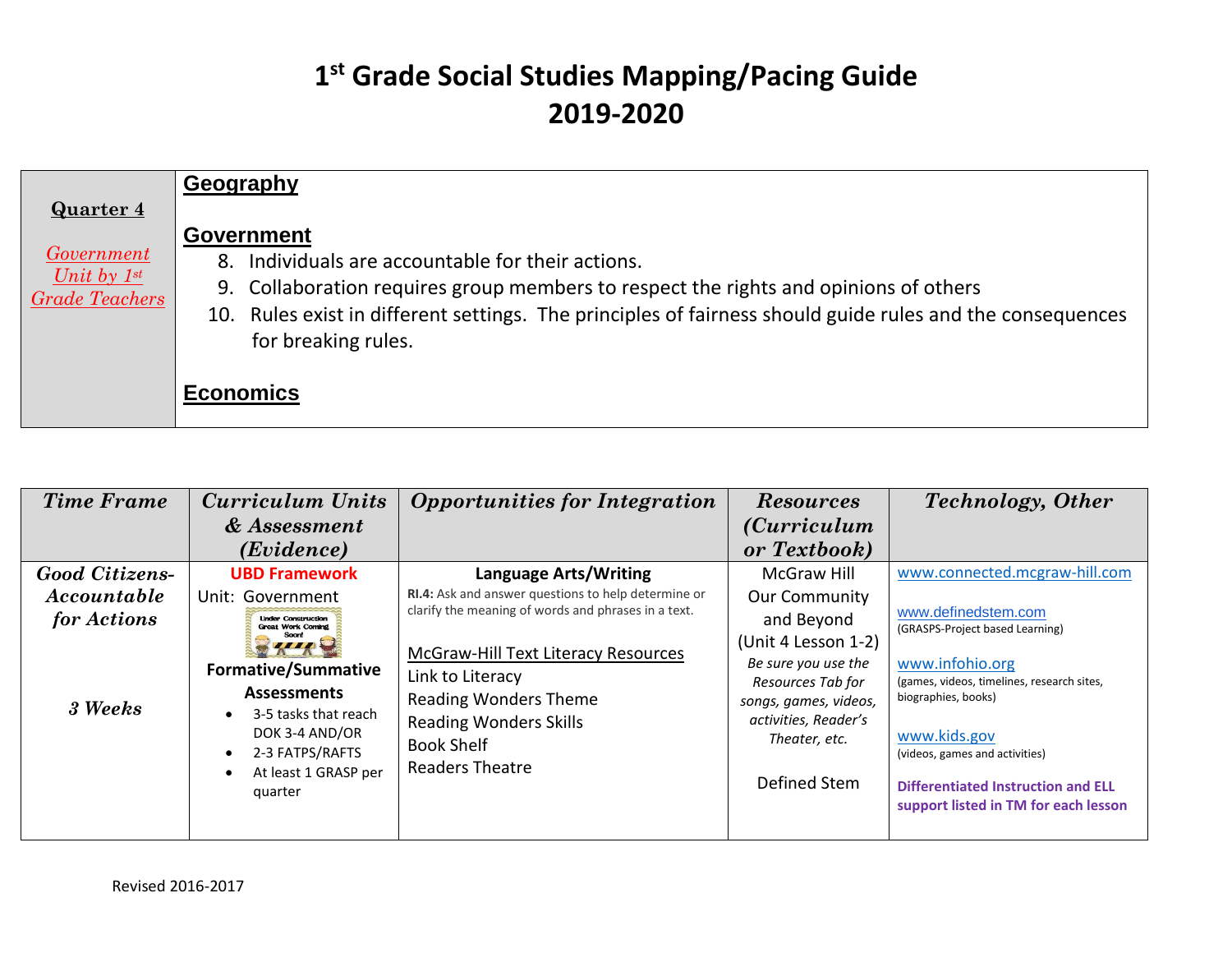|                | At least 1 Common<br>$\bullet$<br>Short Cycle per<br>quarter<br>*Assessments located within<br>unit<br>McGraw-Hill Assessment<br>Resources<br>Self-Check Quiz<br>$\bullet$<br><b>CCSS Reading</b><br><b>Informational Text</b><br>Words to Know<br>$\bullet$<br>Unit Wrap Up<br>$\bullet$<br>Big Idea Project |                                                       |                       | as well as in online resources under<br>"Show as You Go."         |
|----------------|---------------------------------------------------------------------------------------------------------------------------------------------------------------------------------------------------------------------------------------------------------------------------------------------------------------|-------------------------------------------------------|-----------------------|-------------------------------------------------------------------|
| Collaboration- | <b>UBD Framework</b>                                                                                                                                                                                                                                                                                          | Language Arts/Writing                                 | <b>McGraw Hill</b>    | www.connected.mcgraw-hill.com                                     |
| Respecting the | Unit:                                                                                                                                                                                                                                                                                                         | RI.1: Ask and answer questions about key details in a | <b>Our Community</b>  |                                                                   |
|                |                                                                                                                                                                                                                                                                                                               | text.                                                 |                       | www.definedstem.com                                               |
| Rights of      | <b>Formative/Summative</b>                                                                                                                                                                                                                                                                                    | RI.3: Describe the connection between two             | and Beyond            | (GRASPS-Project based Learning)                                   |
| <b>Others</b>  | <b>Assessments</b>                                                                                                                                                                                                                                                                                            | individuals, events, ideas, or pieces of information  | (Unit 4 Lesson 2-3)   |                                                                   |
|                | 3-5 tasks that reach<br>$\bullet$                                                                                                                                                                                                                                                                             | in a text.                                            | Be sure you use the   | www.infohio.org                                                   |
|                | DOK 3-4 AND/OR                                                                                                                                                                                                                                                                                                |                                                       | Resources Tab for     | (games, videos, timelines, research sites,<br>biographies, books) |
| 3 Weeks        | 2-3 FATPS/RAFTS<br>$\bullet$                                                                                                                                                                                                                                                                                  |                                                       | songs, games, videos, |                                                                   |
|                | At least 1 GRASP per<br>$\bullet$                                                                                                                                                                                                                                                                             | <b>McGraw-Hill Text Literacy Resources</b>            | activities, Reader's  | www.kids.gov                                                      |
|                | quarter                                                                                                                                                                                                                                                                                                       | Link to Literacy                                      | Theater, etc.         | (videos, games and activities)                                    |
|                | At least 1 Common                                                                                                                                                                                                                                                                                             | <b>Reading Wonders Theme</b>                          |                       |                                                                   |
|                | Short Cycle per                                                                                                                                                                                                                                                                                               | <b>Reading Wonders Skills</b>                         |                       | <b>Differentiated Instruction and ELL</b>                         |
|                | quarter<br>*Assessments located within                                                                                                                                                                                                                                                                        | <b>Book Shelf</b>                                     | Defined Stem          | support listed in TM for each lesson                              |
|                | unit                                                                                                                                                                                                                                                                                                          | <b>Readers Theatre</b>                                |                       | as well as in online resources under                              |
|                | McGraw-Hill Assessment                                                                                                                                                                                                                                                                                        |                                                       |                       | "Show as You Go."                                                 |
|                |                                                                                                                                                                                                                                                                                                               |                                                       |                       |                                                                   |
|                | Resources                                                                                                                                                                                                                                                                                                     |                                                       |                       |                                                                   |
|                | Self-Check Quiz<br>$\bullet$                                                                                                                                                                                                                                                                                  |                                                       |                       |                                                                   |